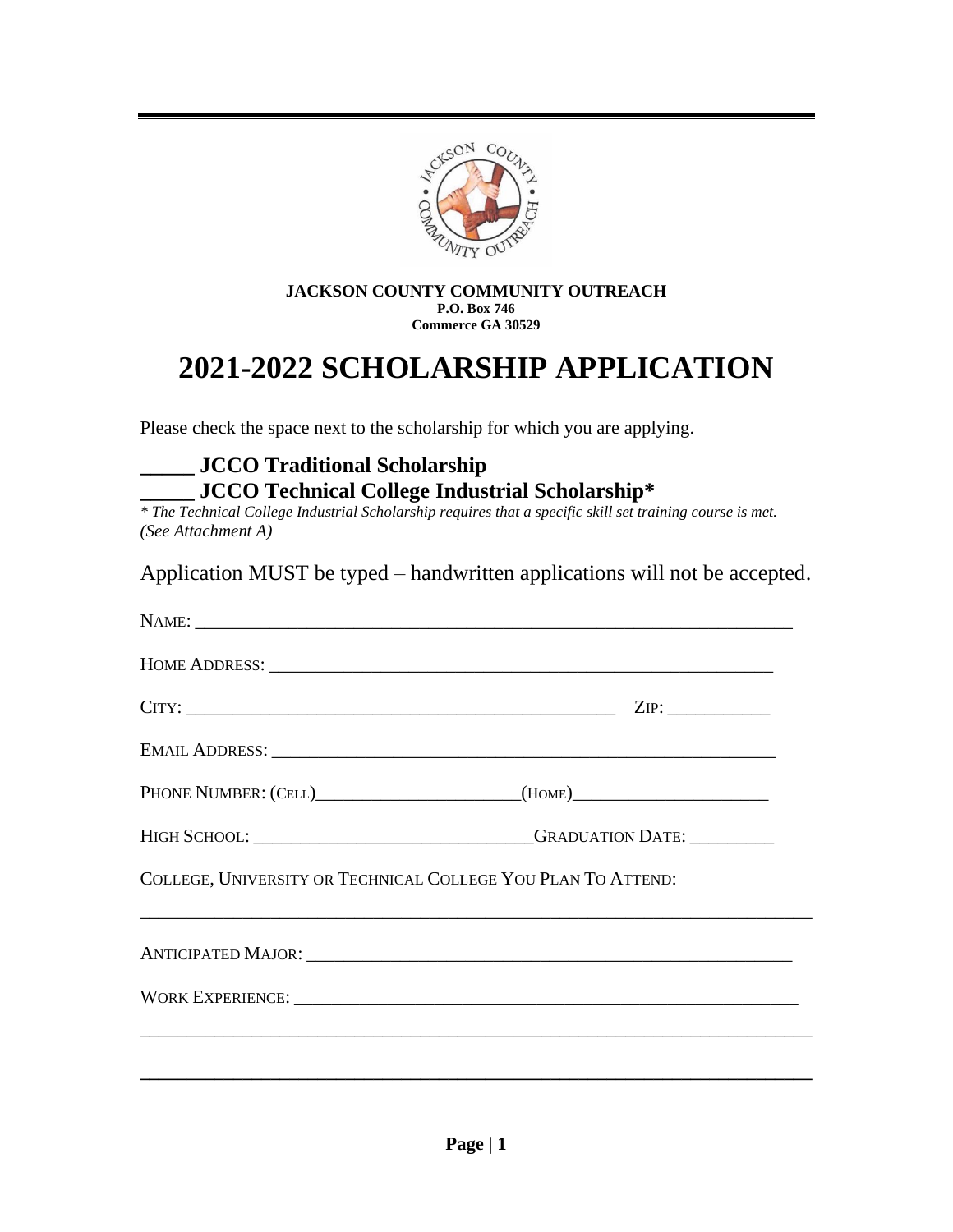Have you completed the 21-22 FAFSA (Free Application for Federal Student Aid)?

What is your Estimated Family Contribution (EFC) from the FAFSA? \*

What financial obstacles or other special circumstances make you a good candidate for the support offered by this scholarship?

List your involvement and leadership in school, community, and/or church organizations.

From your list above, what organization or activity has had the most impact on you? Describe how.

Describe your vision for the future of the Jackson County community and how you can influence any change. Do you plan to return to Jackson County after you earn your degree?

How did you learn about this scholarship opportunity (counselor, website, Instagram, Facebook)?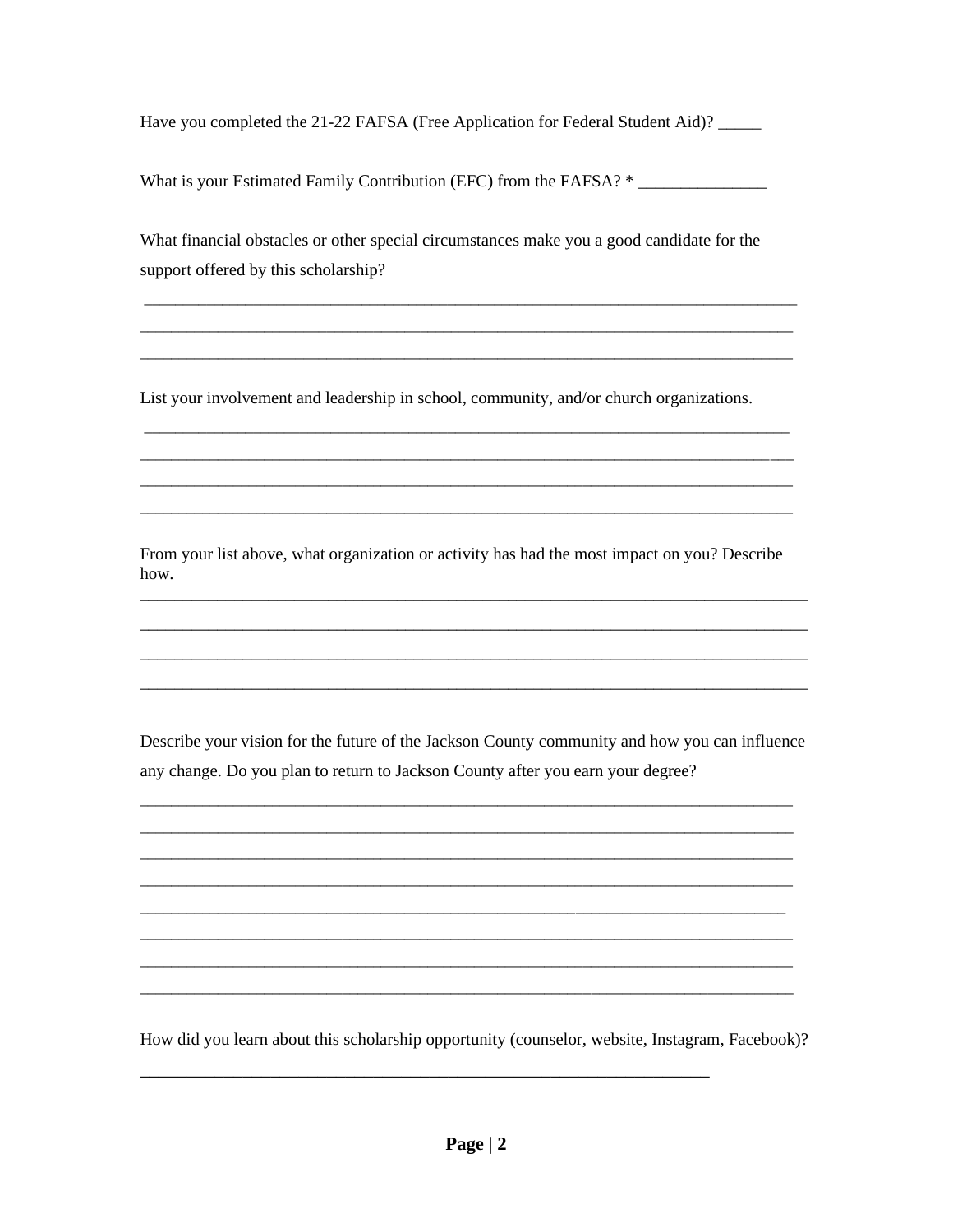| *The EFC data from the FAFSA is for use by the JCCO Scholarship Committee only and will not be shared. |
|--------------------------------------------------------------------------------------------------------|
|                                                                                                        |
|                                                                                                        |
|                                                                                                        |
|                                                                                                        |

#### **The following information must be completed by a school official:**

Cumulative GPA: \_\_\_\_\_\_\_\_\_\_\_\_\_\_\_\_\_\_\_\_\_\_\_\_\_\_\_ Class Rank: \_\_\_\_\_\_\_/\_\_\_\_\_\_\_\_\_

Signature of Counselor or Principal: \_\_\_\_\_\_\_\_\_\_\_\_\_\_\_\_\_\_\_\_\_\_\_\_\_\_\_\_\_\_\_\_\_\_\_\_\_\_

#### **THIS APPLICATION MUST ALSO INCLUDE:**

1. A letter of recommendation from a teacher, counselor, pastor, employer, or other unrelated adult who can attest to your character and work ethic.

2. A copy of your acceptance letter to a college or a statement from your counselor verifying that you have applied to the college you plan to attend. Scholarship funds will not be allocated to your school if we do not have a copy of your official acceptance letter by May 29, 2022 and your scholarship offer may be rescinded.

Please return your completed application to your school counselor. The deadline for submission is *February 15, 2022*. If you are selected for an interview, you will be notified on or before March 15, 2022. The interviews for final selection will be scheduled for the week of March 28, 2022. Scholarships will be awarded at your school's honors and awards ceremony.